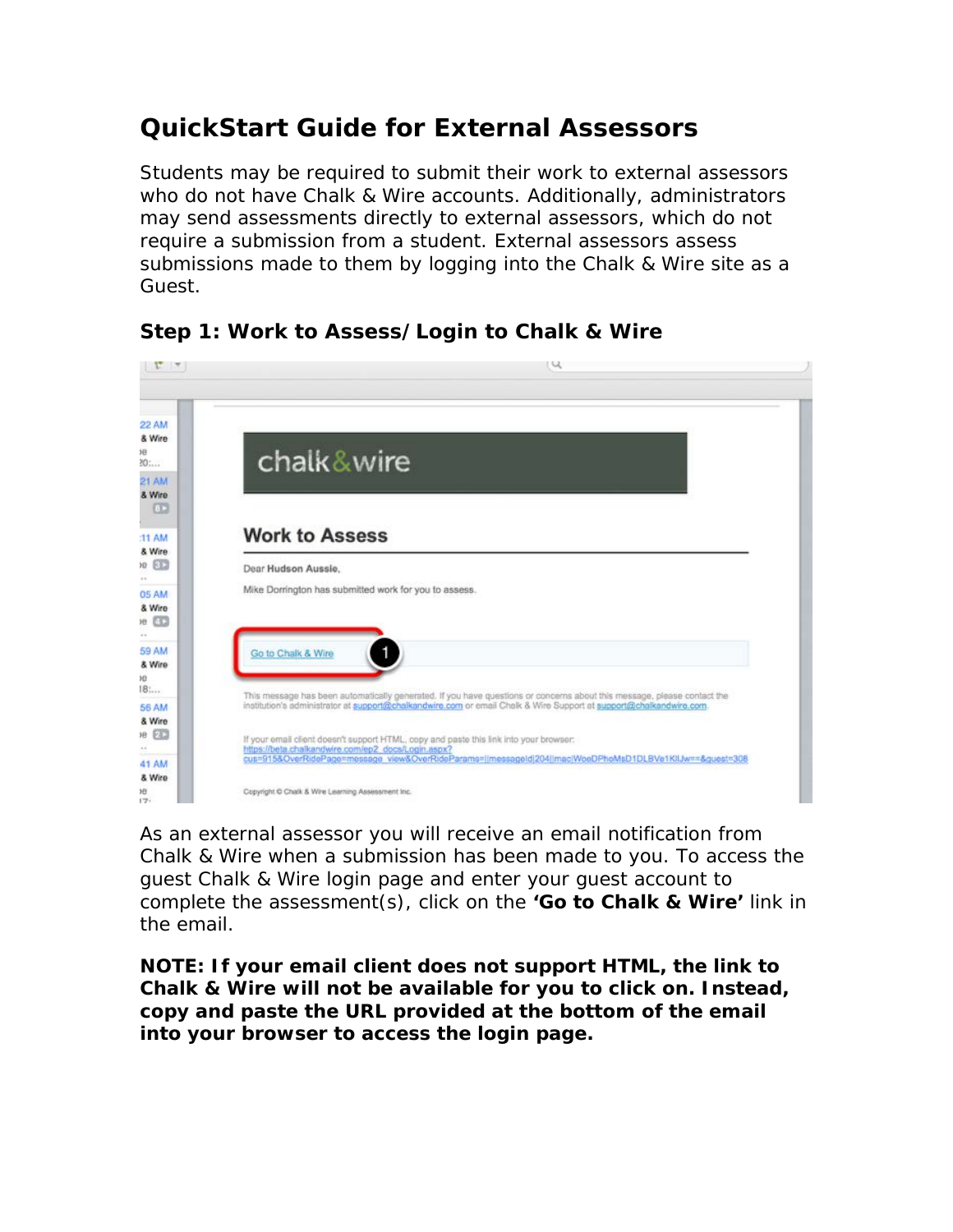|                                                | chalk&wire     |  |
|------------------------------------------------|----------------|--|
| <b>Guest Login</b>                             |                |  |
| <b>Email Address</b><br>@gmail.com             | $\overline{2}$ |  |
|                                                |                |  |
| $ENTER \rightarrow$<br>$\overline{3}$          |                |  |
| Are you a guest?<br>RETRIEVE LOST INVITATION - |                |  |

# **Step 2: Set Assessment's Notify & Release Options**

| Teaches for understanding through active<br>learning $\bigcirc$ 10                               |  |  | Comment |
|--------------------------------------------------------------------------------------------------|--|--|---------|
| Works collaboratively with colleagues and<br>families $\overline{10}$ 10                         |  |  | Comment |
| Demonstrates resourcefulness (1)                                                                 |  |  | Comment |
| Demonstrates an interest in applying new<br>technologies to teaching and learning $\overline{1}$ |  |  | Comment |
|                                                                                                  |  |  |         |

| Overall Comments         | $\blacktriangledown$ Tags | A Release & Notifications                                                                         |  |  |  |
|--------------------------|---------------------------|---------------------------------------------------------------------------------------------------|--|--|--|
| <b>Overall Comments:</b> | ⊗ ง                       | <b>Result Available to</b><br>Notify Student?                                                     |  |  |  |
| Comment                  |                           | Yes, Notify When the Resu Student?<br>Yes, Notify When the Result Is Released lable Immedia<br>No |  |  |  |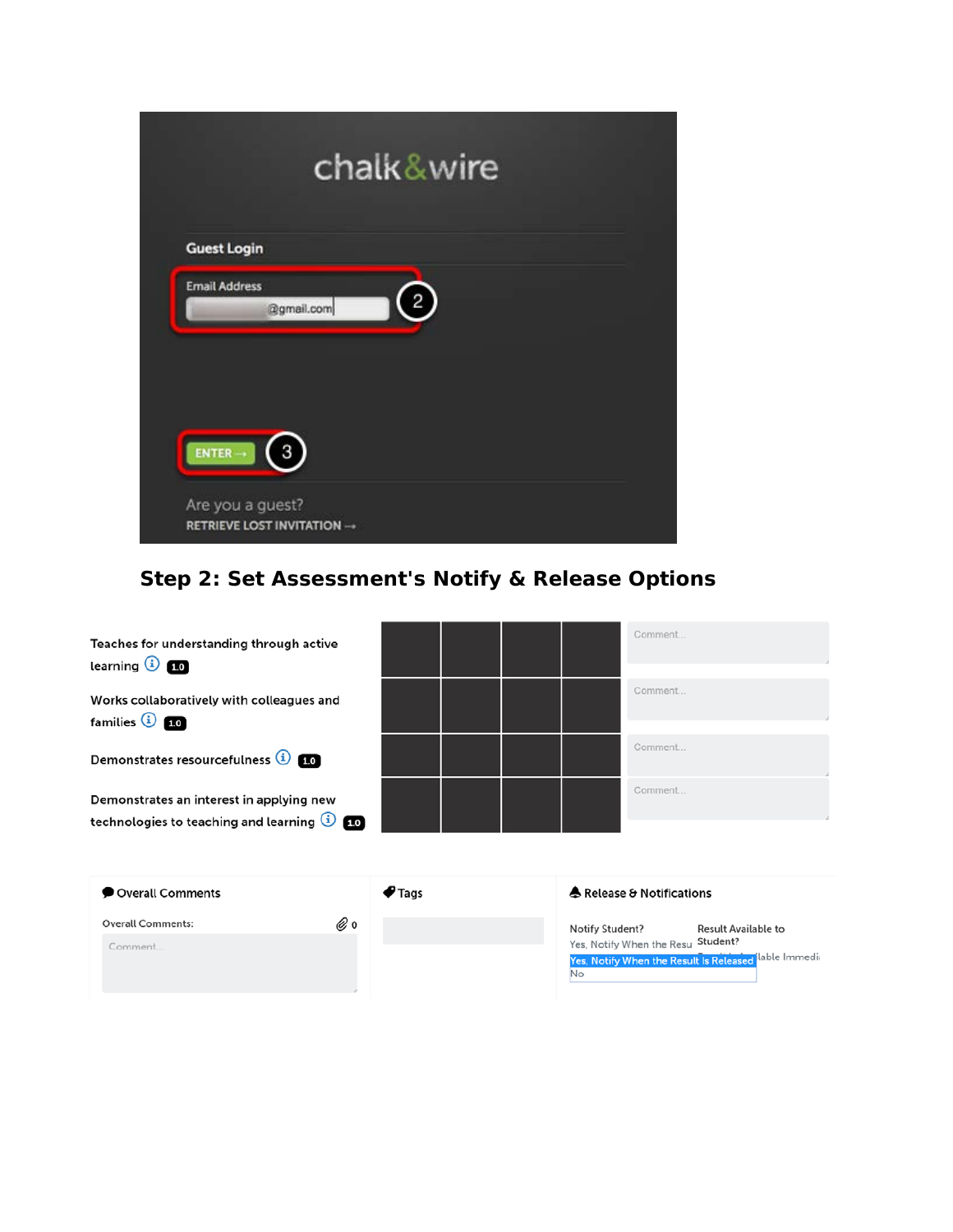Before you begin assessing the student's work, you should select whether or not you would like the student to be notified and provided with access to the results when the assessment is complete.

**NOTE:** The default options are to notify the student and release the results immediately upon completion of the assessment. If these are the options you would like to use, you can ignore this step and begin assessing. It is possible for Administrators to lock these options on the assessment instrument; If you are unable to make changes to these selections, it is because an Administrator has locked the options.

The **Notify Student** options are:

- **Yes, Notify When the Result is Released:** If you choose to notify the student, an email will be sent to alert them when you choose to release the results of the completed assessment. If you have also chosen to release the results, the student will be able to view the completed assessment from the My Results screen.
- **No:** You can also choose not to notify the student, which means they will not receive an email when the assessment is completed.

The **Release Results** options are:

- **Result is Available Immediately:** If this option is selected, clicking the Save button will trigger the release of the completed assessment results. Students will be able to access their results from the My Results screen immediately.
- **Result is Held (May Be Released Later):** This option will prevent the results of the completed assessment from being released when completed and will hold the results on your Unreleased Assessments screen until you decide to release them.

| Teaches for understanding through active<br>learning $\overline{10}$ 10                |                           | Comment                                                      |                                                                                                                                           |
|----------------------------------------------------------------------------------------|---------------------------|--------------------------------------------------------------|-------------------------------------------------------------------------------------------------------------------------------------------|
| Works collaboratively with colleagues and<br>families $\overline{10}$ $\overline{10}$  |                           | Comment                                                      |                                                                                                                                           |
| Demonstrates resourcefulness (1) 10                                                    |                           | Comment                                                      |                                                                                                                                           |
| Demonstrates an interest in applying new<br>technologies to teaching and learning 1 10 |                           | Comment                                                      |                                                                                                                                           |
| Overall Comments                                                                       | $\blacktriangledown$ Tags | A Release & Notifications                                    |                                                                                                                                           |
| ⊘ ง<br><b>Overall Comments:</b><br>Comment                                             |                           | Notify Student?<br>Yes, Notify When the Resu<br>$\checkmark$ | Result Available to<br>Student?<br>Result is Available Immedia<br>Result is Available Immediately<br>Result is Held (May Be Released Late |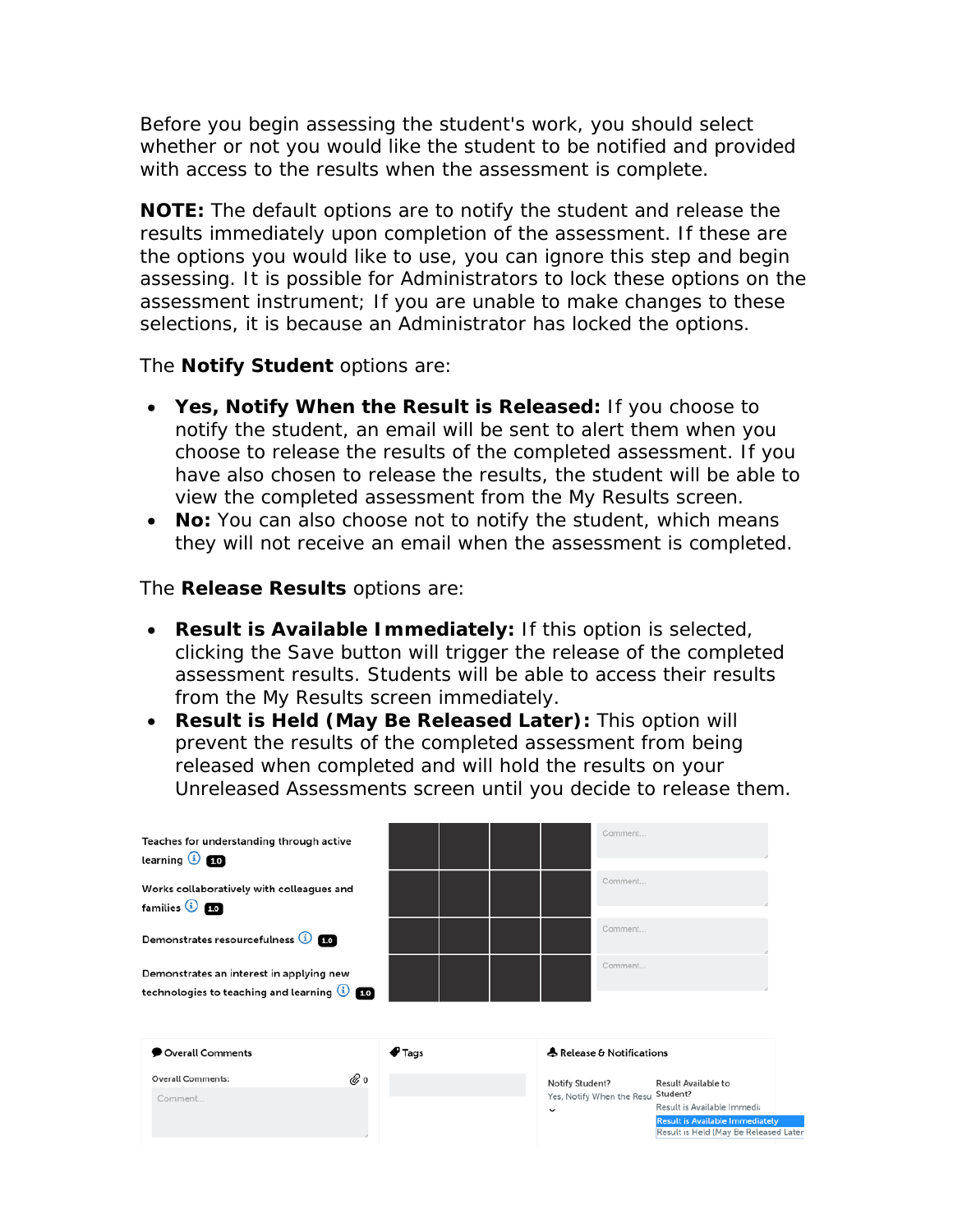### **Step 3: Select Criterion Levels**

An assessment is completed by selecting performance levels for criteria in an assessment instrument. **Please note that you must select a performance level for every criterion in order for the assessment to appear as "complete". If you do not make a selection for each criterion, the assessment will appear as "incomplete".** 



**When you open an assessment you will see that the assessment instrument (rubric) will appear.** 



**2** Any narrative form (observation form or Student Teaching Narrative Final Report) will be located 'behind' the assessment until you click on the white box with the four arrows.



**3** Once you click on the white box with the four arrows, the form will appear on the left side of the rubric.

|  | $\mathbf{Q}$<br>$\odot$<br>$\checkmark$                                                                             |     |     | Ş.  |     | Save as Draft           | $\vee$ Save | ⊕ |
|--|---------------------------------------------------------------------------------------------------------------------|-----|-----|-----|-----|-------------------------|-------------|---|
|  | Comments without an associated score will not be saved.                                                             |     |     |     |     |                         |             |   |
|  | Show Detailed View<br>PENDIN                                                                                        |     |     |     |     |                         |             |   |
|  |                                                                                                                     | 1.0 | 2.0 | 3.0 | 4.0 | $\overline{\mathbf{c}}$ |             |   |
|  | Uses data to adapt instruction to individual differences in needs,<br>learning styles and multiple intelligence (1) |     |     |     |     | Comment                 |             |   |
|  | Consistently demonstrates mastery of content knowledge (1) [10]                                                     |     |     |     |     | Comment                 |             |   |
|  | Translates NJCCCS and CCSS into developmentally appropriate<br>content $\overline{1}$ $\overline{1}$                |     |     |     |     | Comment                 |             |   |
|  | Incorporates appropriate pedagogical knowledge in planning lessons<br>$\odot$ 1.0                                   |     |     |     |     | Comment                 |             |   |
|  | Uses multiple methods of assessment (traditional, authentic; formative<br>and summative) $\bigcirc$ $\bigcirc$      |     |     |     |     | Comment                 |             |   |
|  |                                                                                                                     |     |     |     |     | Comman                  |             |   |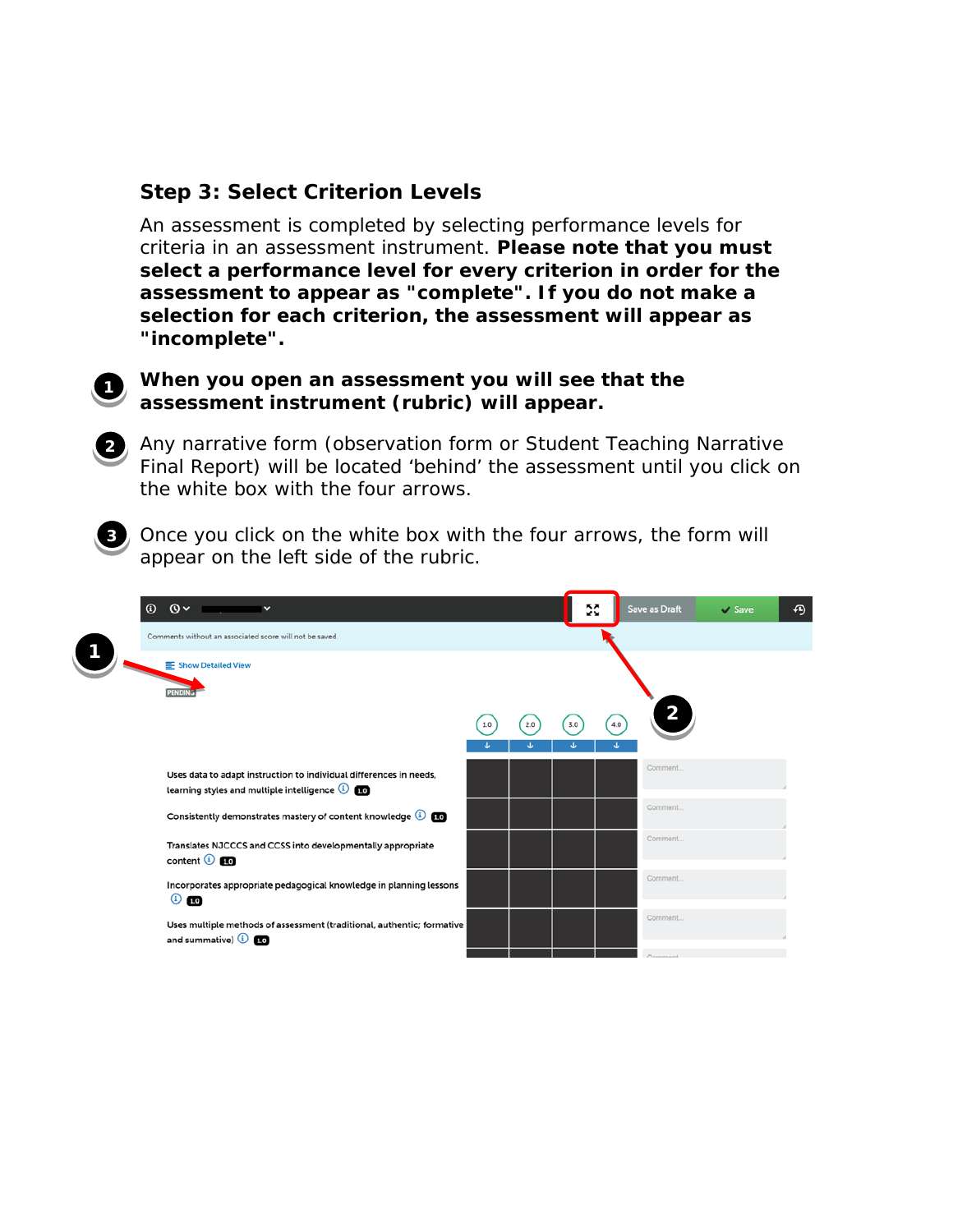

**4** You can hide the assessment (rubric) while you complete the form (observation form or Student Teaching Final Report) by clicking on the right > arrow.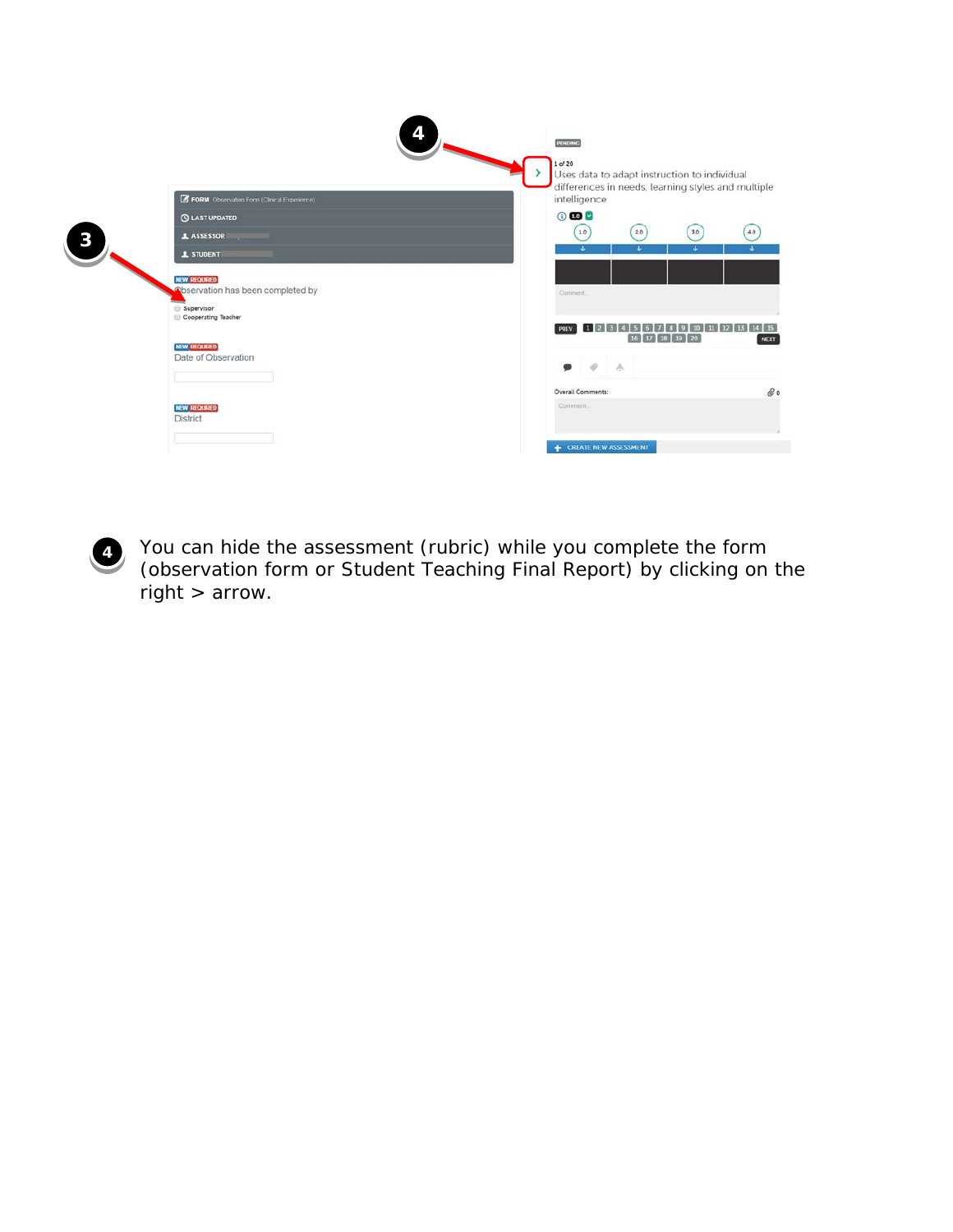## **To Change the view of the Assessment (rubric)**

#### **Full Instrument View**

This is the standard view for the assessments.



To select performance levels for the criteria:

**1.** Hover your cursor over each performance level to view a description. Click on the appropriate performance level, turning it green.

#### **Description Text View**



**1.** You will click on **Show Detailed View** on the top left corner of the assessment.

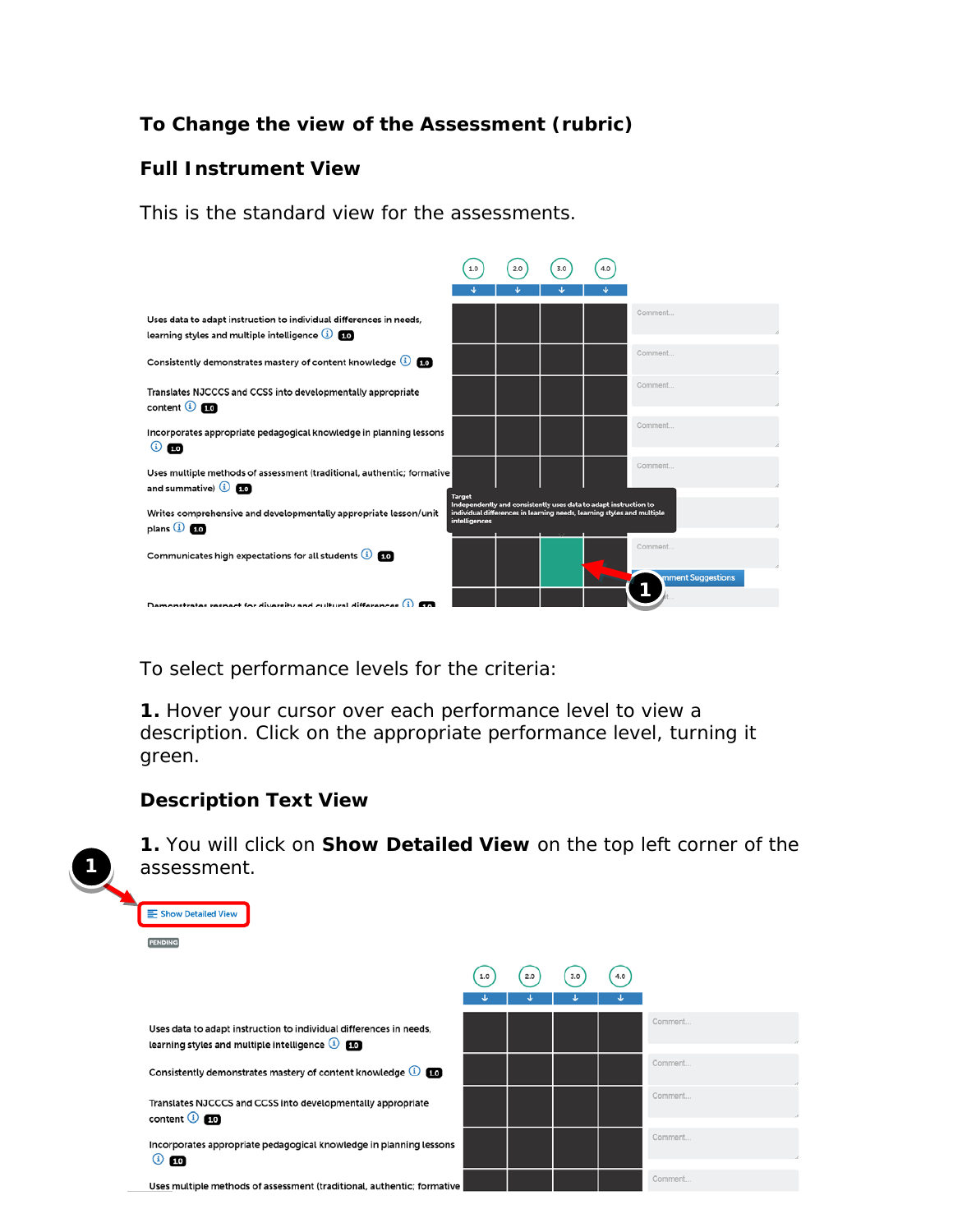Uses data to adapt instruction to individual differences in needs, learning styles and multiple intelligence  $\circledR$ 



To select performance levels for the criteria:

In the Description Text view, each performance level's description will automatically appear in the window.

**2.** Click on the appropriate performance level to select it, turning it green.

### **Step 4: Complete the Assessment**

**1.** Once you have finished scoring all criteria and entering your comments, you will have to click on the **Save** button. If you are only submitting an assessment (rubric) without a form (observation form or student teaching final), you only have to click the **Save** button at the top of the page.

**1** $\circ$  $\omega$ 53 Save as Draft  $\boldsymbol{\varphi}$ Comments without an associated score will not be saved F Hide Detailed View **PENDING**  $\left(1.0\right)$  $(2.0)$  $\left( 3.0 \right)$  $\left(4.0\right)$ Uses data to adapt instruction to individual differences in needs, learning styles and multiple intelligence  $(1.0)$  $(2.0)$  $(3.0)$  $(4.0)$ Target<br>Independently and consistently uses data<br>to adapt instruction to individual Unacceptable - Not acceptable Acceptable Exceptional<br>Exceeds previous level expectations. Provide Princeptable 1101 acceptable<br>With consistent support, does not use Neceptable<br>With some support, uses data to<br>adapt instruction to individual data to adapt instruction to individual differences in learning needs, differences in learning needs, learning differences in learning needs, learning<br>styles and multiple intelligences learning styles and multiple styles and multiple intelligences intelligences Comment.

Sample Assessment - Save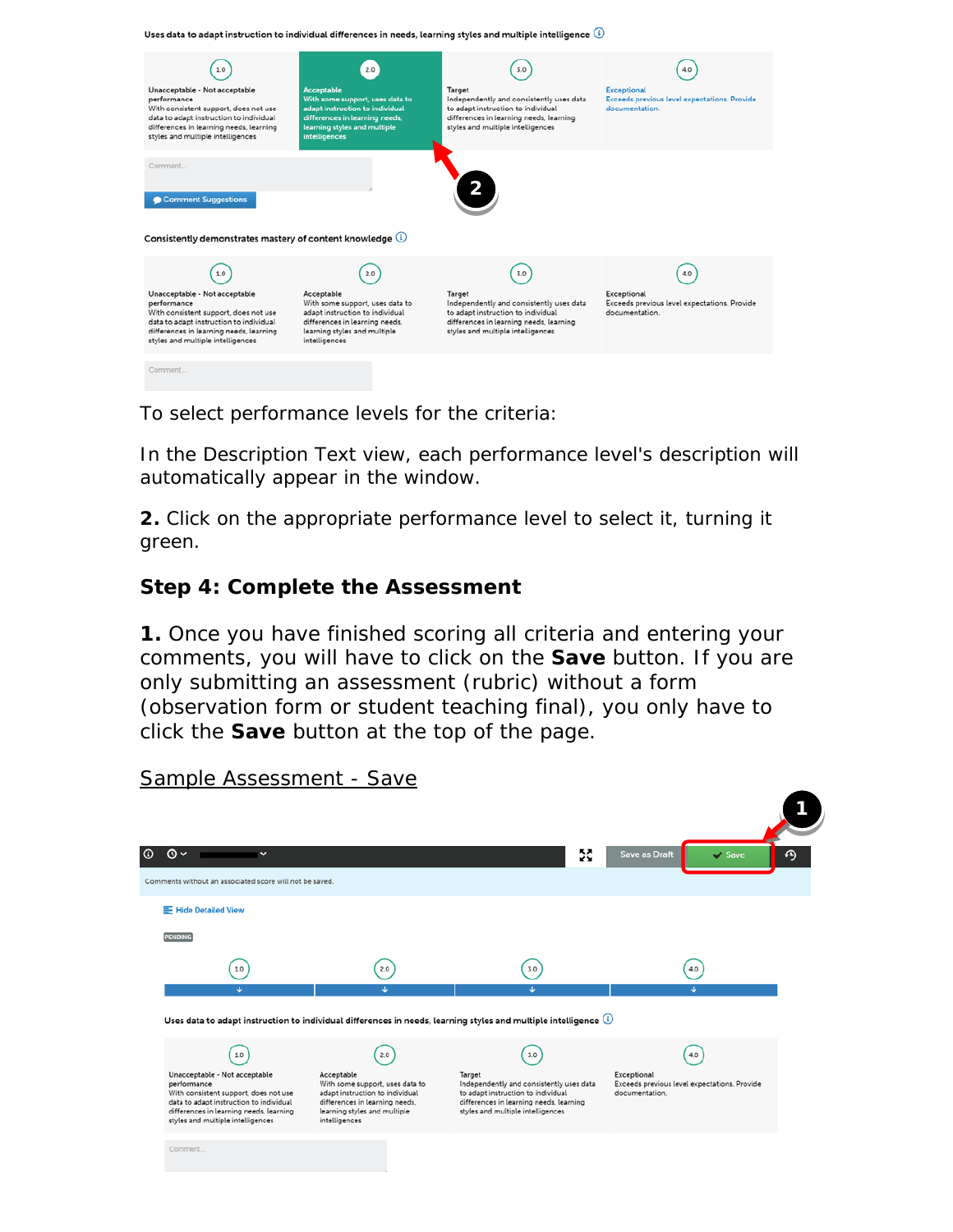If there is a narrative form accompanying the assessment (rubric), then you will be required to click on two **Save** buttons. There will be one located at the bottom of the form **(2)** and one at top of the screen **(3)**. **Always save the narrative form first then the assessment (rubric).**

|                                                                                                                                                                                                                | 55                                                                                                                                                                                                                                                                                            |   |
|----------------------------------------------------------------------------------------------------------------------------------------------------------------------------------------------------------------|-----------------------------------------------------------------------------------------------------------------------------------------------------------------------------------------------------------------------------------------------------------------------------------------------|---|
| FORM Observation Form (Clinical Experience)<br><b>C</b> LAST UPDATED<br><b>1</b> ASSESSOR<br><b>1</b> STUDENT<br><b>NEW REQUIRED</b><br>Observation has been completed by<br>Supervisor<br>Cooperating Teacher | <b>PENDING</b><br>1 of 20<br>▸<br>Uses data to adapt instruction to individual<br>differences in needs, learning styles and multiple<br>intelligence<br>000<br>$1.0\,$<br>$3.0\,$<br>4.0<br>2.0<br>٠<br>٠<br>÷.<br>٠<br>Comment<br>PREV 1 2 3 4 5 6 7 8 9 10 11 12 13 14 15<br>16 17 18 19 20 |   |
| <b>NEW REQUIRED</b><br>Date of Observation<br>NEW REQUIRED<br><b>District</b>                                                                                                                                  | NEXT<br>$\mathcal{P}$<br>A<br>●<br><b>Overall Comments:</b><br>Comment                                                                                                                                                                                                                        | Ø |
| <b>NEW</b><br>Focus for Next Lesson<br>Use the PACE as a guide.                                                                                                                                                | <b>E</b> CREATE NEW ASSESSMENT                                                                                                                                                                                                                                                                |   |
|                                                                                                                                                                                                                |                                                                                                                                                                                                                                                                                               |   |

Sample Narrative Form - S

**2**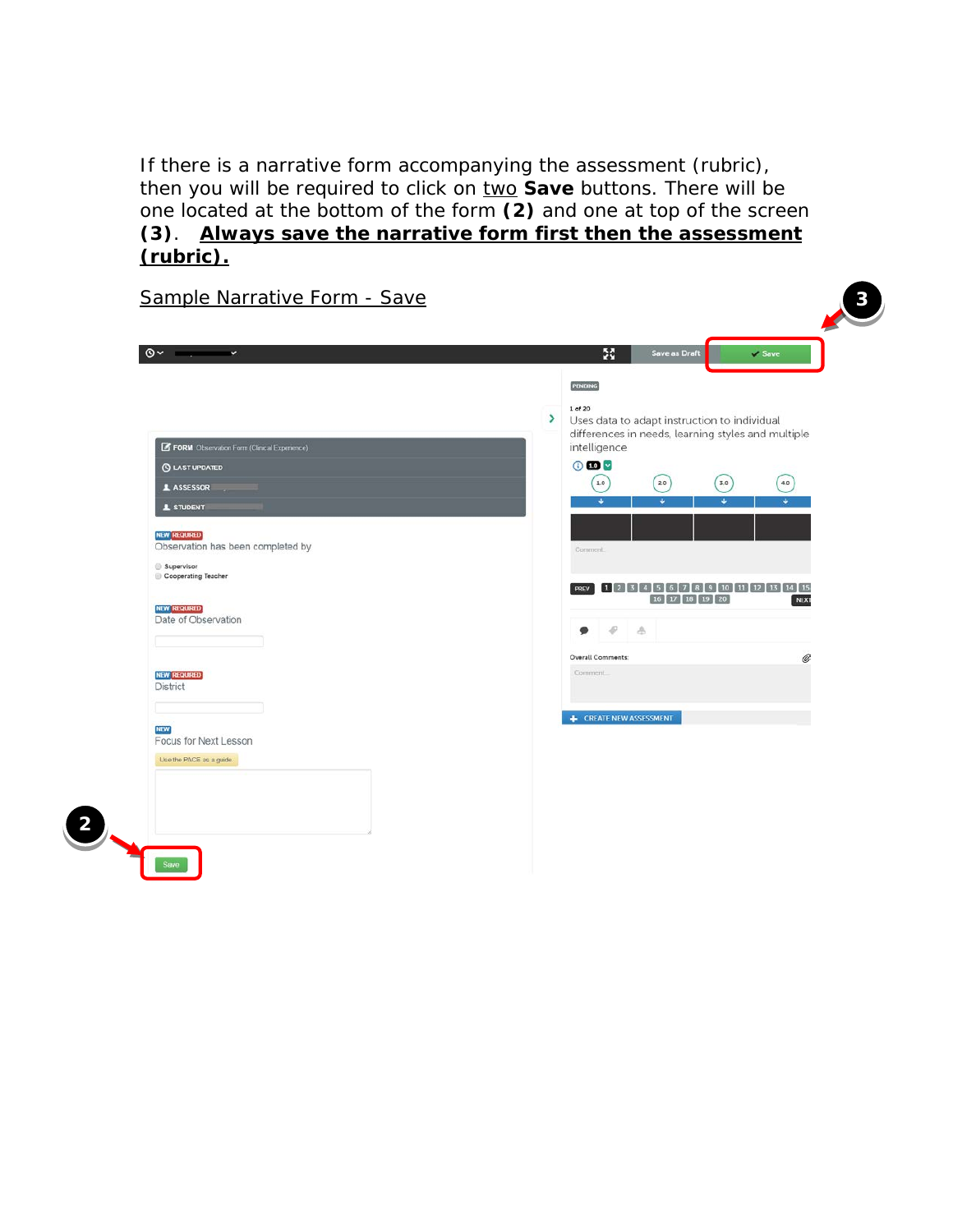| WALKTHROUGH ASSESSMENT GUIDE<br>512 - Practicum Final Report<br>冊                                                                                                                                          |                                                                                                                                   |                                                                                                        |                                                                           | <b>Assessment for</b><br>been saved<br>Final Score 5.0 |
|------------------------------------------------------------------------------------------------------------------------------------------------------------------------------------------------------------|-----------------------------------------------------------------------------------------------------------------------------------|--------------------------------------------------------------------------------------------------------|---------------------------------------------------------------------------|--------------------------------------------------------|
| $^{\circ}$<br>$\mathbf{O}$<br>$\sim$                                                                                                                                                                       |                                                                                                                                   |                                                                                                        | 55                                                                        | Save as Urant                                          |
| Comments without an associated score will not be saved.                                                                                                                                                    |                                                                                                                                   |                                                                                                        |                                                                           | Saving                                                 |
| F Hide Detailed View                                                                                                                                                                                       |                                                                                                                                   |                                                                                                        |                                                                           |                                                        |
| <b>CONPLETE</b>                                                                                                                                                                                            |                                                                                                                                   |                                                                                                        |                                                                           |                                                        |
| 3.0<br>(OPTIONAL) FINAL GRADE %<br><b>FINAL SCORE</b><br>Save                                                                                                                                              |                                                                                                                                   |                                                                                                        |                                                                           |                                                        |
| 1.0                                                                                                                                                                                                        | 2.0                                                                                                                               | 3.0                                                                                                    |                                                                           | 4.0                                                    |
| $\overline{\phantom{a}}$                                                                                                                                                                                   | ÷.<br>Uses data to adapt instruction to individual differences in needs, learning styles and multiple intelligence $\circledcirc$ | $\checkmark$                                                                                           |                                                                           | Ŧ                                                      |
| 1.0                                                                                                                                                                                                        | 2.0                                                                                                                               | 3.0                                                                                                    |                                                                           | 4.0                                                    |
|                                                                                                                                                                                                            | Acceptable<br>With some support, uses data to adapt instruction to                                                                | <b>Target</b><br>Independently and consistently uses data to adapt                                     | Exceptional<br>Exceeds previous level expectations. Provide documentation |                                                        |
| Unacceptable - Not acceptable performance<br>With consistent support, does not use data to adapt<br>instruction to individual differences in learning needs.<br>learning styles and multiple intelligences | individual differences in learning needs, learning styles<br>and multiple intelligences                                           | instruction to individual differences in learning needs.<br>learning styles and multiple intelligences |                                                                           |                                                        |
| Comment.                                                                                                                                                                                                   |                                                                                                                                   |                                                                                                        |                                                                           |                                                        |
| Consistently demonstrates mastery of content knowledge (                                                                                                                                                   |                                                                                                                                   |                                                                                                        |                                                                           |                                                        |

- **1.** The saved score will be confirmed in a green pop-up window.
- **2.** Please do not enter any grade here. The final score is the grade.

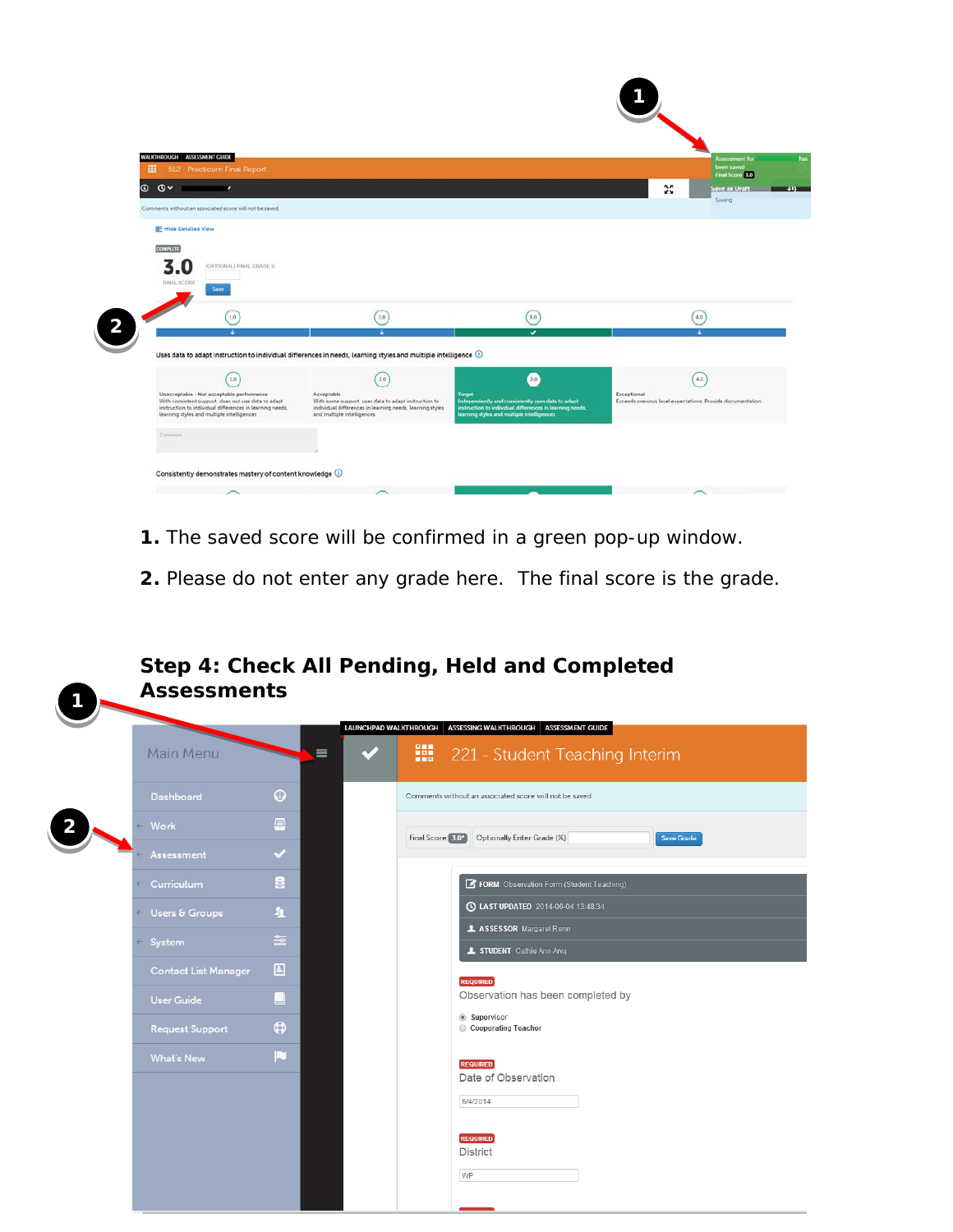- **1.** Click on the Main Menu icon, and the main menu will pop up on the left.
- **2.** Click Assessment from the Main Menu option.

|               |                                                              | Margaret Renn~                          |
|---------------|--------------------------------------------------------------|-----------------------------------------|
| $\equiv$<br>✓ | LAUNCHPAD WALKTHROUGH ASSESSMENT GUIDE<br>Assessment         | Make This My Home Page<br>Return        |
|               | All Pending Assessments, Past 5 Years                        | <b>See Go to Assessment Instruments</b> |
|               | No submissions were found.                                   | <sup>0</sup> My Held Assessments        |
|               |                                                              | 2 All Held Assessments                  |
|               |                                                              | <b>Q All Pending Assessments</b>        |
|               |                                                              | <sup>O</sup> Pending Assignments        |
|               | 3                                                            | Pool Assessment                         |
|               |                                                              | 0 My Assessment Pools<br>$\checkmark$   |
|               |                                                              | Completed                               |
|               |                                                              | Completed Assessments                   |
|               |                                                              | Completed Assignments                   |
|               | @ 2013 Chalk & Wire Learning Assessment www.chalkandwire.com | Deanna Silver: gradeduc@wpunj.edu       |
|               |                                                              |                                         |

**3.** An Assessment page will link to a display with all assessments pending, held and completed, on the right, will be come up. From this page you can see what is pending, held and completed for all students.

**Step 6: Log Out**